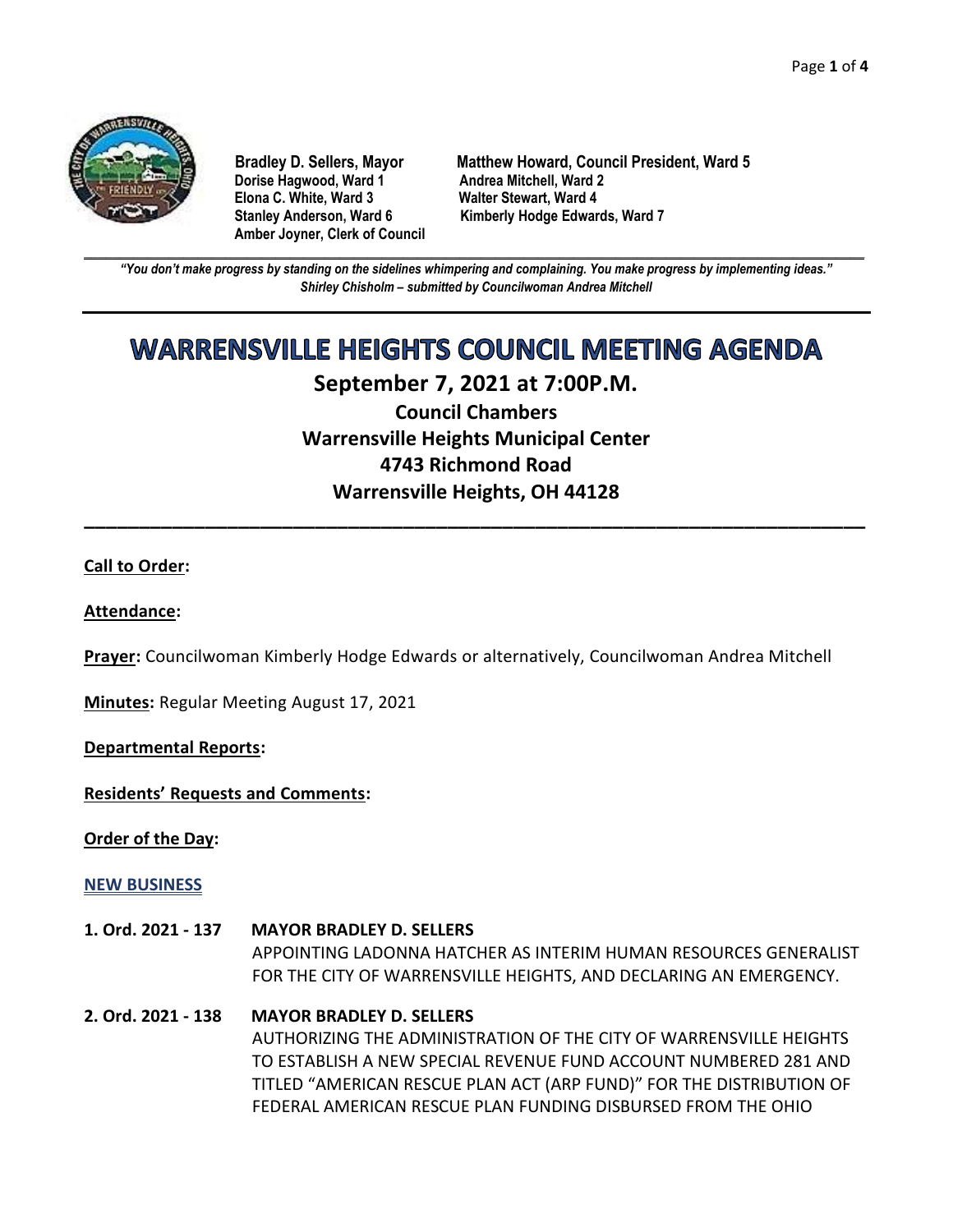OFFICE OF BUDGET AND MANAGEMENT AND APPROPRIATE FUNDS TO SAID ACCOUNT, AND DECLARING AN EMERGENCY.

#### **3. Ord. 2021 - 139 MAYOR BRADLEY D. SELLERS**

AUTHORIZING THE MAYOR TO ENTER INTO A RESIDENTIAL PURCHASE AGREEMENT BETWEEN THE WARRENSVILLE HEIGHTS LB 14 AND ISHMAEL MARTIN FOR THE SALE OF PERMANENT PARCEL NUMBER 763-08-079 (LOT 70) LOCATED AT 26826 RUE SAINT GABRIEL COURT IN THE CHATEAUX OF EMERY WOODS DEVELOPMENT IN THE CITY OF WARRENSVILLE HEIGHTS FOR THE AMOUNT OF \$28,000.00, AND DECLARING AN EMERGENCY.

#### **4. Ord. 2021 - 140 MAYOR BRADLEY D. SELLERS**

AUTHORIZING THE MAYOR TO ENTER INTO A REAL ESTATE LICENSE AGREEMENT WITH THE BOARD OF EDUCATION OF THE WARRENSVILLE HEIGHTS CITY SCHOOL DISTRICT TO ALLOW THE SCHOOL DISTRICT TO USE THE PROPERTY LOCATED AT 19700 MILES ROAD, WARRENSVILLE HEIGHTS, OHIO 44128 FOR THE STORAGE AND REPAIR OF SCHOOL BUSES, AND DECLARING AN EMERGENCY.

#### **5. Res. 2021 - 032 MAYOR BRADLEY D. SELLERS**

AUTHORIZING THE CITY OF WARRENSVILLE HEIGHTS TO ADOPT AND CERTIFY TO THE CUYAHOGA COUNTY FISCAL OFFICER THE AMOUNTS AND RATES AS DETERMINED BY THE BUDGET COMMISSION AND AUTHORIZING THE NECESSARY TAX LEVIES, AND DECLARING AN EMERGENCY.

#### **6. Res. 2021 - 033 MAYOR BRADLEY D. SELLERS**

AUTHORIZING THE MAYOR TO APPROVE THE COMMUNITY REINVESTMENT AREA COMMERCIAL TAX ABATEMENT APPLICATION OF MILES NORTH RANDALL, LLC, PERMANENT PARCEL NUMBERS 762-24-001, 762-25-018 and 771-07-002, PURSUANT TO CHAPTER 3735 OF THE OHIO REVISED CODE, AND DECLARING AN EMERGENCY.

#### **7. Res. 2021 - 034 MAYOR BRADLEY D. SELLERS**

SUPPORTING THE CLEAN OHIO GREENSPACE GRANT APPLICATION OF THE WEST CREEK CONSERVANCY TO THE OHIO PUBLIC WORKS COMMISSION SEEKING GRANT DOLLARS FOR THE CONSERVATION AND PRESERVATION OF THE MILL CREEK GREENWAY LOCATED IN THE CITY OF WARRENSVILLE HEIGHTS, AND DECLARING AN EMERGENCY.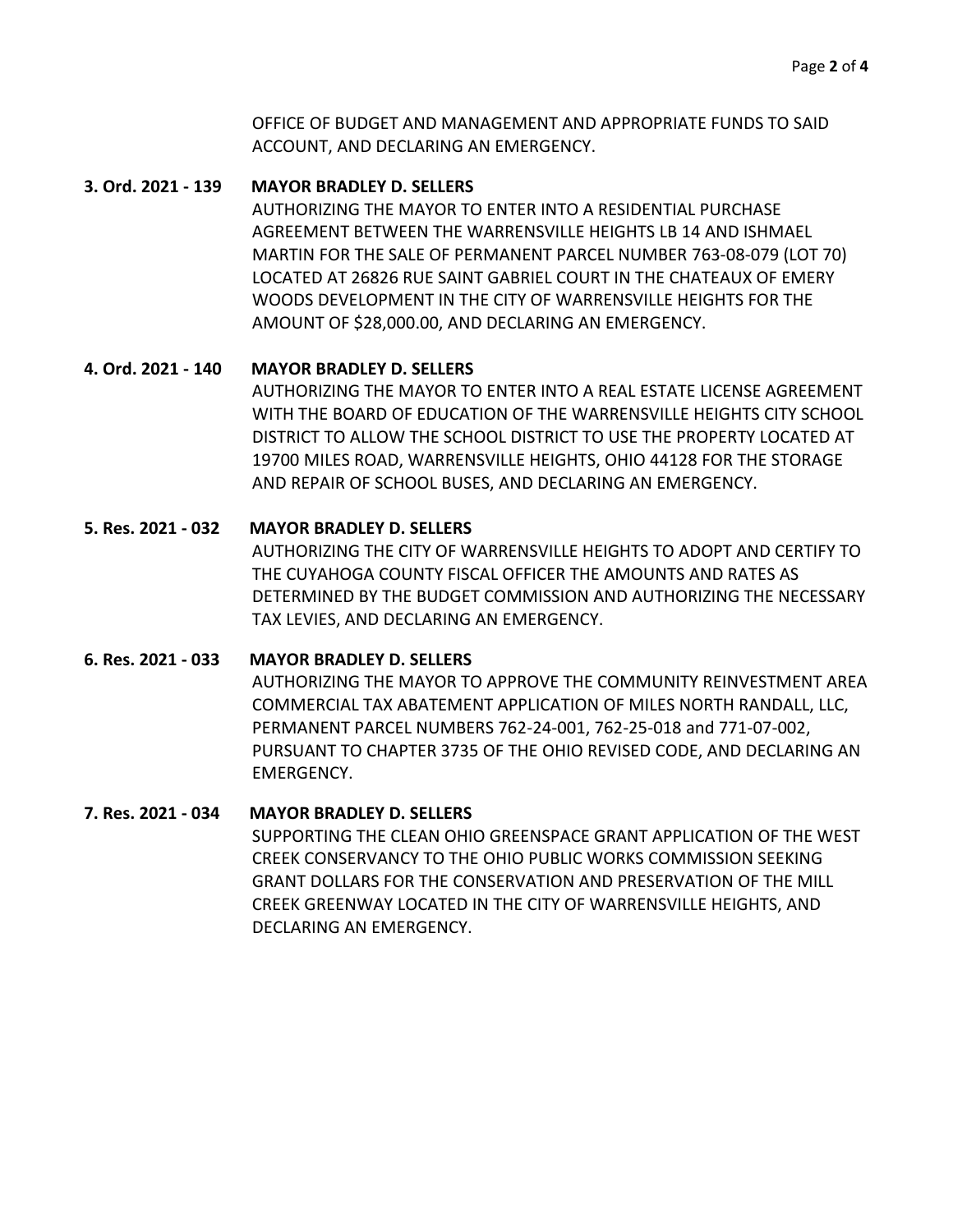#### **ADD ONS**

### **8. Ord. 2021 - 141 MAYOR BRADLEY D. SELLERS** ACCEPTING A CERTAIN BID FROM CARRON ASPHALT PAVING, INC. FOR THE RESURFACING OF THE WARRENSVILLE HEIGHTS YMCA AND SENIOR AND CIVIC CENTER PARKING LOTS AND AUTHORIZING THE MAYOR TO ENTER INTO A CONTRACT NOT TO EXCEED \$349,444.70, AND DECLARING AN EMERGENCY.

**9. Res. 2021 - 035 MAYOR BRADLEY D. SELLERS** REJECTING THE BIDS RECEIVED FOR THE 2021 ROAD REPAIR PROGRAM, AND DECLARING AN EMERGENCY.

- **10. Res. 2021 - 036 MAYOR BRADLEY D. SELLERS** AUTHORIZING THE ADMINISTRATION TO ENGAGE IN A SECOND PUBLIC BIDDING PROCESS TO ADVERTISE FOR AND SOLICIT COMPETITIVE BIDS FOR THE 2021 ROAD REPAIR PROGRAM, AND DECLARING AN EMERGENCY.
- **11. Res. 2021 - 037 MAYOR BRADLEY D. SELLERS** REJECTING THE BIDS RECEIVED FOR PHASE TWO OF THE CLARKWOOD PARKWAY RECONSTRUCTION BIDDING PROCESS, AND DECLARING AN EMERGENCY.
- **12. Res. 2021 - 038 MAYOR BRADLEY D. SELLERS** AUTHORIZING THE ADMINISTRATION TO ENGAGE IN A SECOND PUBLIC BIDDING PROCESS TO ADVERTISE FOR AND SOLICIT COMPETITIVE BIDS FOR PHASE TWO OF THE CLARKWOOD PARKWAY RECONSTRUCTION, AND DECLARING AN EMERGENCY.

#### **OLD BUSINESS**

## **13. Ord. 2021 - 129 COUNCILWOMAN ANDREA MITCHELL (PLANNING COMMISSION CHAIR)**

ACCEPTING THE RECOMMENDATION OF THE PLANNING COMMISSION TO APPROVE THE APPLICATION OF MONIQUE DECLUETT, REPRESENTING PETER SEVASTOS OF HIGHLAND MEDICAL BUILDING, INC., FOR CONDITIONAL USE APPROVAL TO OPERATE MARYMAC CHILD DEVELOPMENT LLC LOCATED AT 3996 WARRENSVILLE CENTER ROAD, WARRENSVILLE HEIGHTS, OHIO, 44122, PPN 761- 09-021.  **08/17/2021: 1st READ**

 **09/07/2021: 2nd READ**

#### **14. Ord. 2021 - 134 MAYOR BRADLEY D. SELLERS**

AUTHORIZING THE MAYOR TO PURCHASE FURNITURE FOR THE CIVIC AND SENIOR CENTER OF THE CITY OF WARRENSVILLE HEIGHTS FROM OHIO DESK PURSUANT TO THE PRICING OF STATE TERM CONTRACTS NOT TO EXCEED \$155,000.00, AND DECLARING AN EMERGENCY.  **08/17/2021: 1st READ 09/07/2021: 2nd READ**